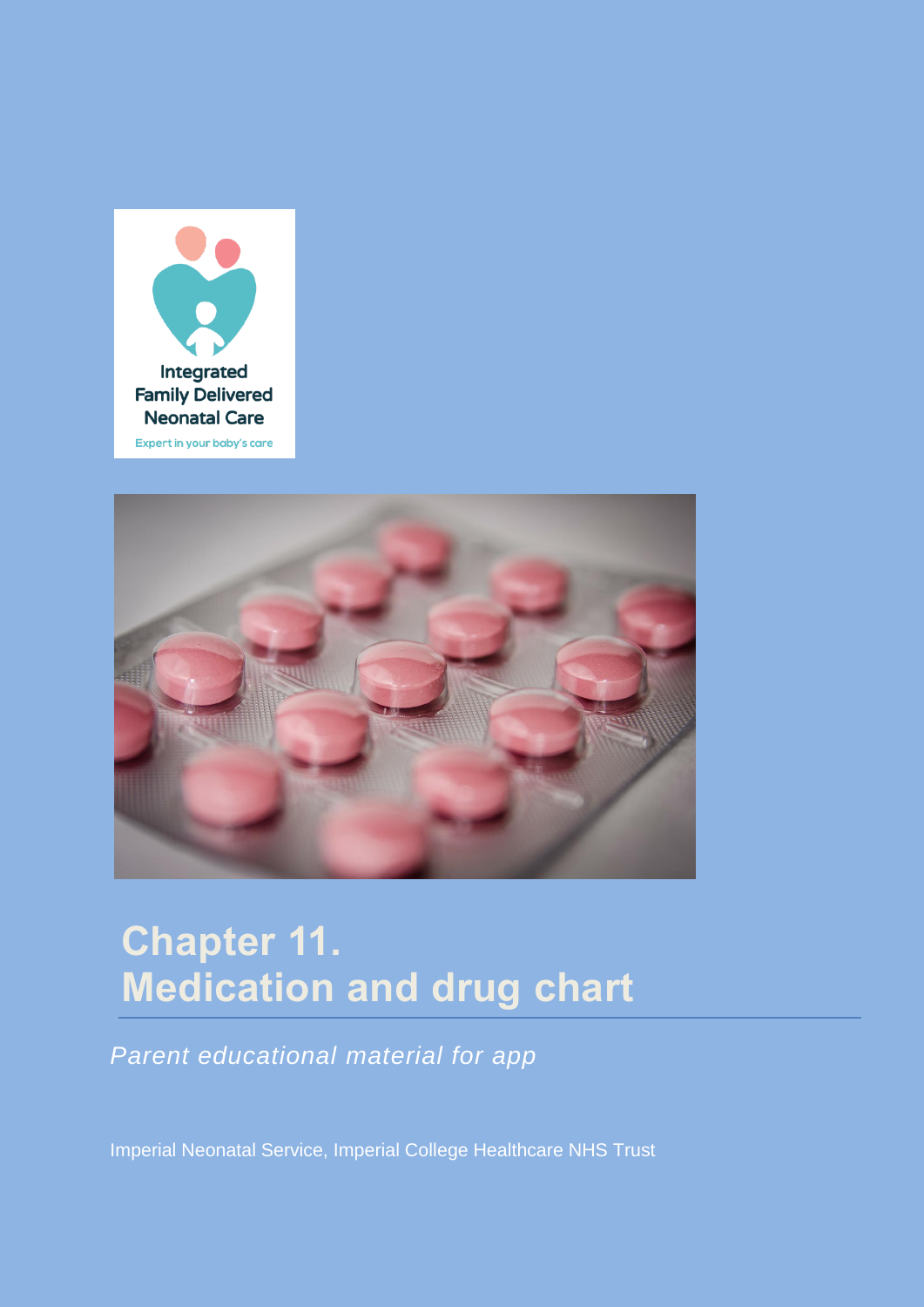

### **Medications and drug charts**

Babies in the neonatal intensive care unit are usually treated with several medications, which are prescribed by the medical team.

The nurses check the drug charts regularly in shifts and prepare the prescribed medications for each baby. To reduce chance for any errors, two nurses check the medications, to ensure they give the correct dose and timing.

#### **Aims for this chapter**

- You may want to understand which medication is given to your Baby and why. This chapter will help you to learn more about the most frequently used medications.
- Your Baby may need some medications once discharged home. During the weeks before discharge you can start learning how to administer these oral medications with our nurses.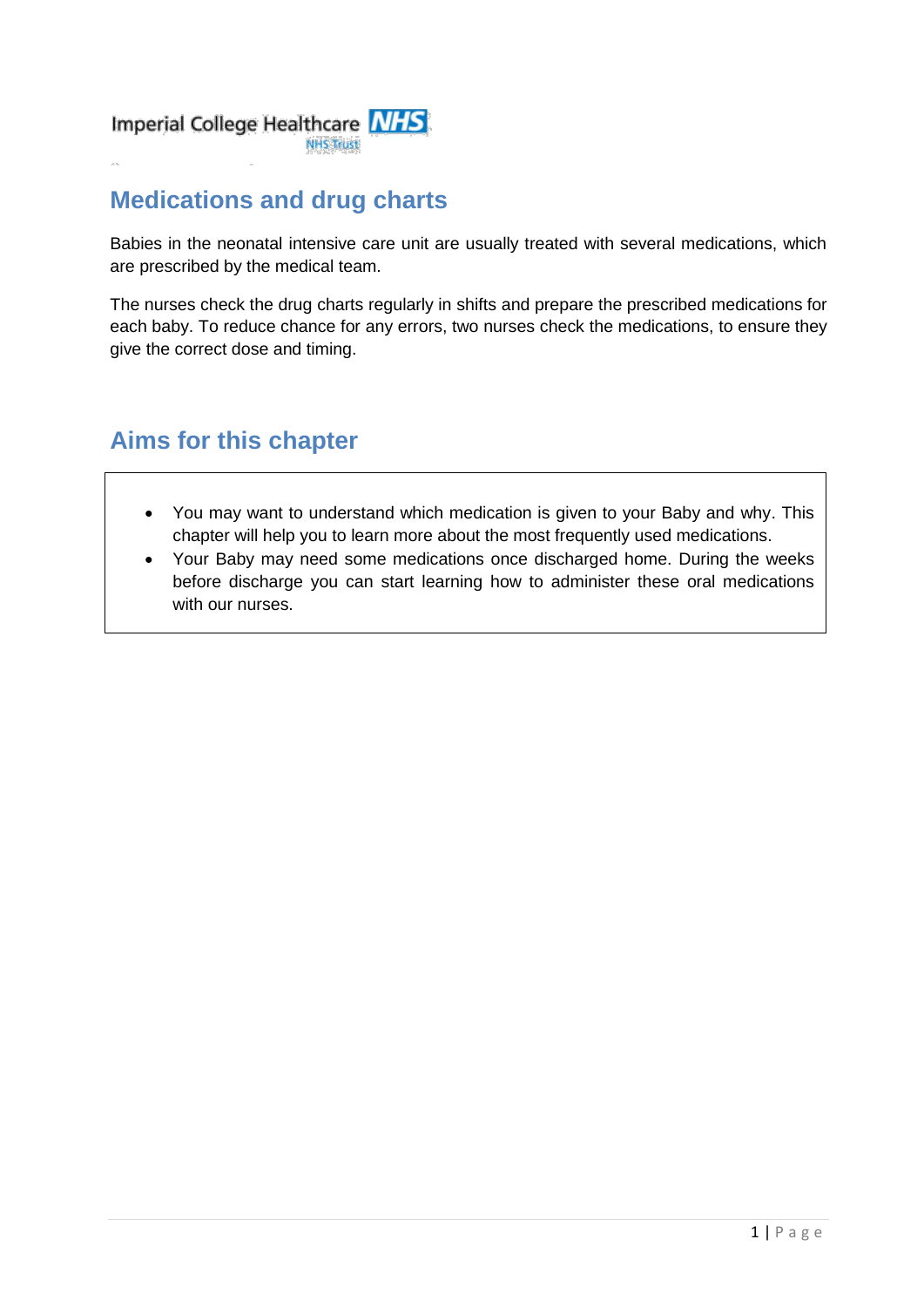



## **Most frequent medications used in our neonatal unit**

| <b>Drug</b>                   | Why needed?                                                                                                                                                                                                                                                                                                                                                           | Doses/time                                                                                                                                                                                                         | Preparation                                                                                                                       | Route       |
|-------------------------------|-----------------------------------------------------------------------------------------------------------------------------------------------------------------------------------------------------------------------------------------------------------------------------------------------------------------------------------------------------------------------|--------------------------------------------------------------------------------------------------------------------------------------------------------------------------------------------------------------------|-----------------------------------------------------------------------------------------------------------------------------------|-------------|
|                               |                                                                                                                                                                                                                                                                                                                                                                       | See drug chart prescription                                                                                                                                                                                        |                                                                                                                                   |             |
| <b>Benzyl penicillin</b>      | used as first line in<br>Antibiotics<br>treatment of early infection (within<br>the first 72 hours of age) in<br>combination with Gentamycin.                                                                                                                                                                                                                         | Benzyl penicillin stops bacteria from<br>forming their protective wall. This helps<br>to prevent bacterial population growing                                                                                      | Slow intravenous bolus over a<br>minimum of 3-5 minutes.                                                                          | Intravenous |
| <b>Bepanthen</b> <sup>®</sup> | Nappy rash. Routinely used after<br>discharge if indicated.                                                                                                                                                                                                                                                                                                           | Apply after nappy changes for the<br>treatment of nappy rash.<br>Bepanthen is a barrier cream. Barrier<br>creams provide the skin with an extra<br>protective layer. The cream shields the<br>skin while it heals. | Bepanthen <sup>®</sup> ointment                                                                                                   | Topical     |
| <b>Caffeine citrate</b>       | Management of neonatal apnoea.<br>Caffeine can stimulate breathing in<br>premature babies, therefore prevents<br>shallow breathing. Caffeine is<br>routinely used for babies below 30-<br>32 weeks' gestation. Reassess<br>requirement for caffeine when baby<br>reaches a corrected gestational age<br>of 30 weeks as most babies can stop<br>treatment at this age. | Maintenance dose:<br>12mg caffeine citrate/kg/dose every 24<br>hours (once a day)<br>The dose of caffeine does not need to<br>be readjusted with baby's current weight<br>unless they have persistent apnoea.      | Caffeine citrate 20mg in 1ml.<br>It is not necessary to dilute caffeine<br>injection or caffeine oral solution<br>with oral feed. | Oral        |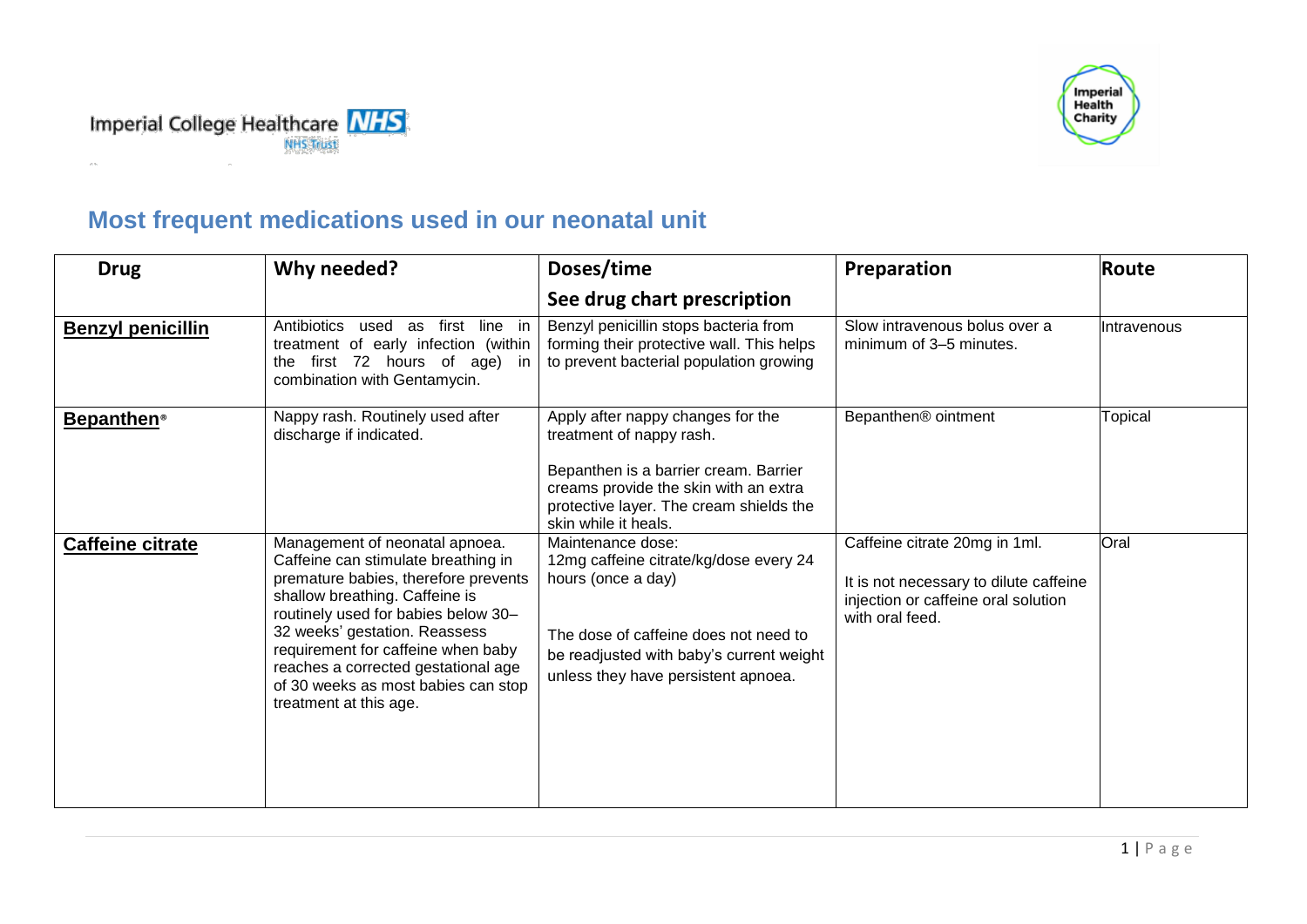



| <b>Carmellose sodium</b>        | Eye drops to facilitate lubrication of<br>eyes for retinopathy of prematurity<br>(ROP) examination.                                                                                                                                                                  | One drop as necessary.<br>Carmellose and other products in the<br>same family are good at holding onto<br>water so they help to keep eyes nice<br>and moist.                    | Preservative-free eye drops 0.5%<br>and 1% as a single use.   | Eye drops          |
|---------------------------------|----------------------------------------------------------------------------------------------------------------------------------------------------------------------------------------------------------------------------------------------------------------------|---------------------------------------------------------------------------------------------------------------------------------------------------------------------------------|---------------------------------------------------------------|--------------------|
| <b>Cefotaxime</b>               | Antibiotics used as second line<br>for treatment of suspected<br>bacterial infection.                                                                                                                                                                                | It stops bacteria from forming their<br>protective wall. This helps to prevent<br>bacterial population growing                                                                  | Intravenous bolus over 3–5 minutes                            | <b>Intravenous</b> |
| Chloralhydrate                  | Sedation used for procedures, or<br>additionally to other medications like<br>morphine.                                                                                                                                                                              | 30-50 mg/kg/dose repeated as<br>necessary.                                                                                                                                      | Oral liquid 100mg in 1mL.                                     | Oral or rectal     |
| <b>Chlorthiazide</b>            | Diuretics used for babies with<br>evolving chronic lung disease to<br>facilitate weaning of respiratory<br>support. Babies discharged home on<br>oxygen may need to continue on<br>diuretics at home as well.<br>Usually used in combination with<br>Spironolactone. | 10-20mg/kg/dose every 12 hours. Start<br>at lowest dose and stop treatment if<br>there is no clinical response after 48-72<br>hours.<br>Usually used for short course 5-7 days. | Oral liquid 250mg in 5mL (Diuril);<br>unlicensed preparation. | Oral               |
| Cyclopentolate<br>hydrochloride | Eye drops to facilitate ROP checks.                                                                                                                                                                                                                                  | 1 drop into each eye every 15 minutes<br>for 1 hour before eye examination.                                                                                                     | Preservative-free eye drops 0.5%<br>as a single use           | Eye drops          |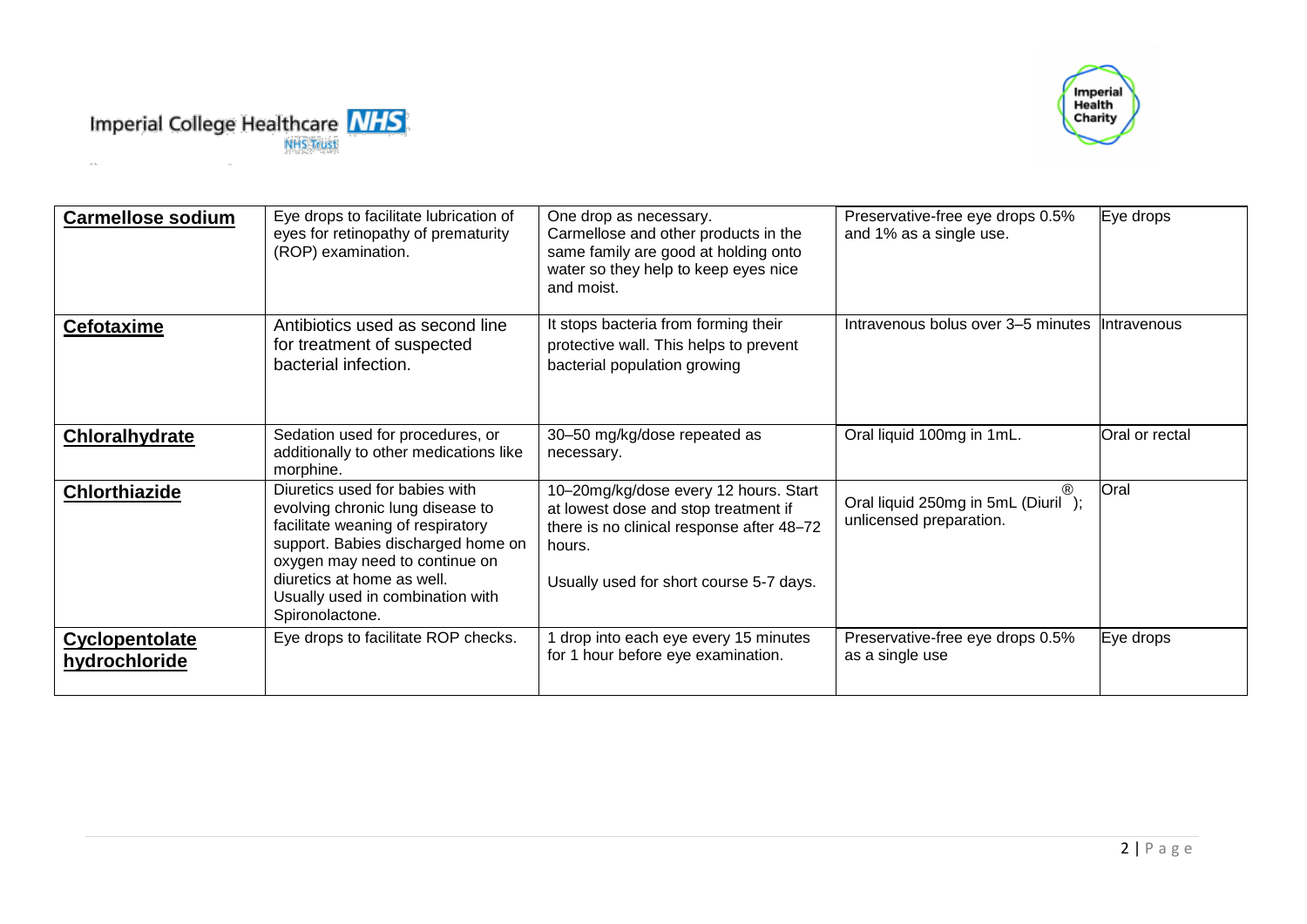



| <b>Dalivit</b>                   | Multivitamins given to babies on the<br>neonatal unit when fed on breast<br>milk and fortifier not given.<br>Dalivit® contains a combination of<br>vitamin A, several B vitamins, vitamin<br>C and vitamin D too.       | Dalivit® drops 0.6mL (14 drops) once<br>daily.                                                                                                                                              | At least 6mL of feed must be used<br>to dilute each 0.6mL Dalivit®.<br>Dalivit is only given when the<br>nasogastric tube (NGT) is in place.<br>It is not usual for a baby to go home<br>on Dalivit | Via NGT                           |
|----------------------------------|-------------------------------------------------------------------------------------------------------------------------------------------------------------------------------------------------------------------------|---------------------------------------------------------------------------------------------------------------------------------------------------------------------------------------------|-----------------------------------------------------------------------------------------------------------------------------------------------------------------------------------------------------|-----------------------------------|
| Folic acid                       | Vitamin supplements given to babies<br>in the neonatal unit when fed on<br>breast milk and fortifier not given.                                                                                                         | 0.5 mg (1 ml) once weekly.                                                                                                                                                                  | 12 mL of feed must be used to<br>dilute each dose of folic acid.<br>Do not mix folic acid in the same<br>feed with any other oral<br>supplement.                                                    | Via NGT                           |
| <b>Furosemide</b>                | Stronger diuretics usually used only<br>for short-term course.                                                                                                                                                          | Furosemide works on the kidney's<br>tubules and has a more pronounced<br>affect than other diuretics.                                                                                       | Oral liquid 10mg in 1mL                                                                                                                                                                             | Oral or sometimes<br>lintravenous |
| Gentamycin                       | Antibiotics used as first line in<br>treatment of early infection (within<br>the first 72 hours of age) in<br>combination with benzyl penicillin.<br>Sometimes used for severe late<br>infection as targeted treatment. | Gentamycin stops bacteria from making<br>the protein they need to survive.<br>Dosing is dependent on a number of<br>factors including weight, gestational age<br>at birth and days of life. | Intravenous bolus over 3-5 minutes<br>or infusion over 30 minutes.                                                                                                                                  | Intravenous                       |
| <b>Healthy Start</b><br>vitamins | Multivitamins for breastfed babies at<br>home after discharge.                                                                                                                                                          | 7 drops once a day for premature babies<br>on unfortified breast milk.                                                                                                                      | It is not necessary to dilute with oral Oral<br>feed.                                                                                                                                               |                                   |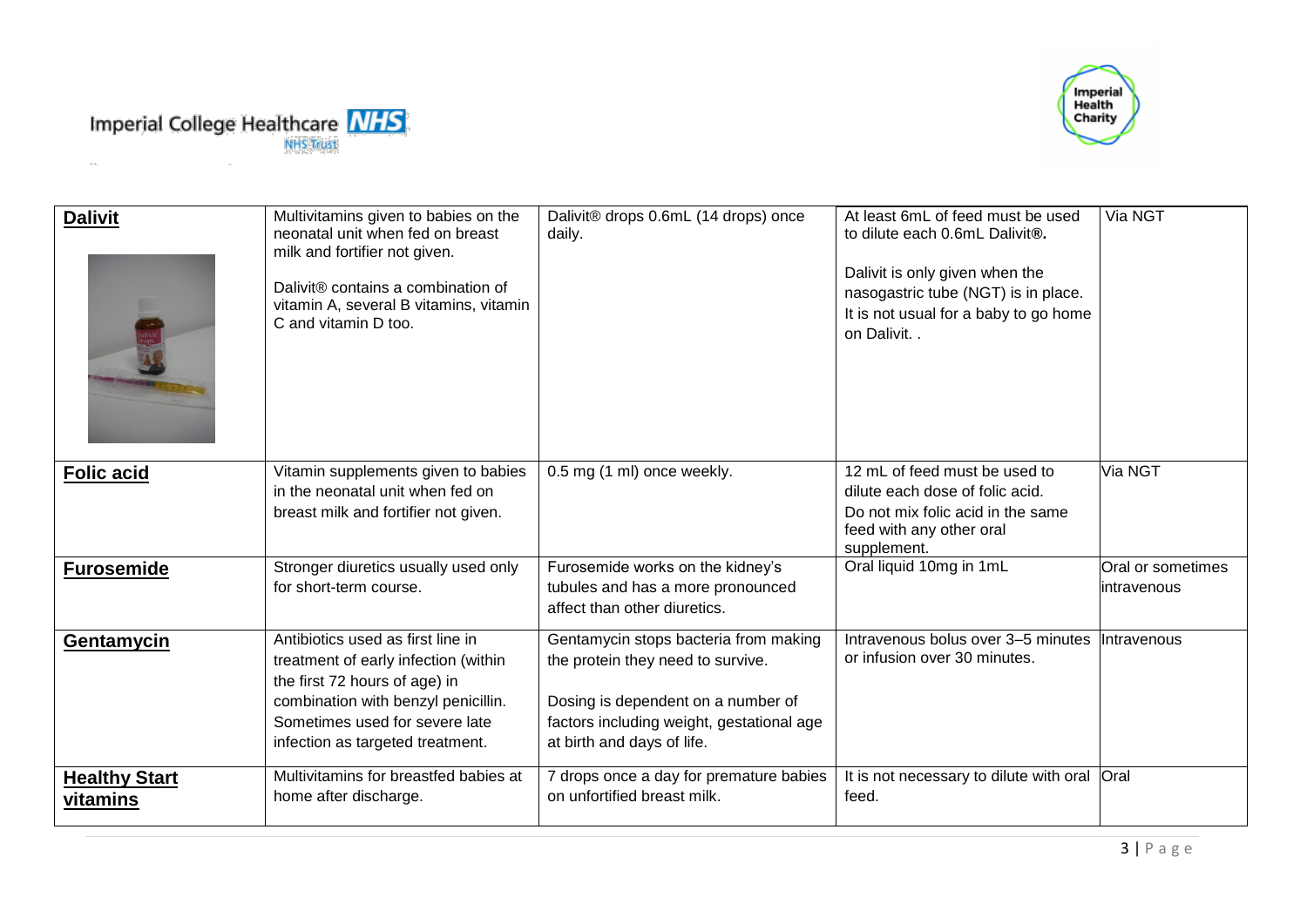



| <b>NHS</b><br>HEALTHY<br>children<br>vitamin<br>drops<br><b>Railway, Textbooks Person</b><br>And Chesterstown Pi | Also used for extra vitamin D<br>supplementation in the neonatal unit.                                                            | Note: The routine dose for full term<br>babies on breast milk is 5 drops once a<br>day, but this isn't sufficient for preterm<br>babies.                            |                                                             |              |
|------------------------------------------------------------------------------------------------------------------|-----------------------------------------------------------------------------------------------------------------------------------|---------------------------------------------------------------------------------------------------------------------------------------------------------------------|-------------------------------------------------------------|--------------|
| <b>Ibuprofen</b>                                                                                                 | This painkiller is used in the neonatal<br>unit to close persistent ductus<br>arteriosus (PDA) for preterm babies.                | Usually given as a course over 3 days.<br>Three doses given at 24 hourly intervals.<br>If the ductus arteriosus reopens a<br>second course of 3 doses may be given. | Short infusion over 15 minutes.                             | IIntravenous |
| Inotrope infusions<br>(dopamin,<br>dobutamin, adrenalin,<br>noradrenalin)                                        | Strong medications given to critically<br>ill babies to maintain blood pressure<br>and support the contractility of the<br>heart. | Given as continuous infusion usually via<br>central line access.                                                                                                    | Given as continuous infusion, dose<br>titrated on response. | Intravenous  |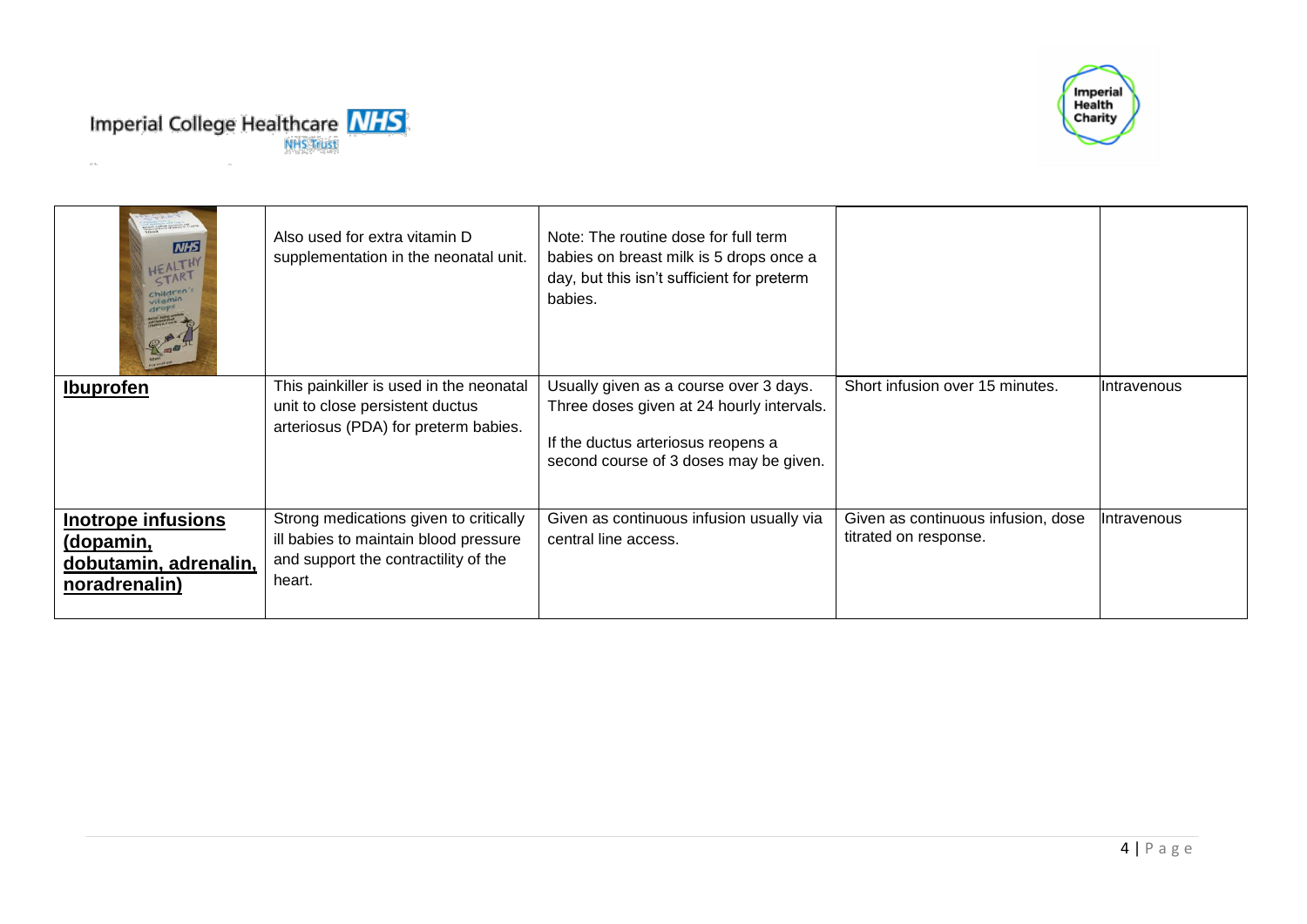



| <b>Iron (Sytron)</b> | Iron supplementation, supporting<br>red cell production in bone<br>marrow.                                                                                                           | 1ml once a day. Oral liquid (Sytron®).                                                                                        | Via NGT: at least 12ml of feed must<br>be used to dilute each 1mL of<br>Sytron <sup>®</sup> .<br>Oral: 1ml of milk must be used to<br>dilute each 1mL of Sytron®.<br>Do not mix iron in same feed as<br>any other oral supplement.<br>In the neonatal unit we give iron<br>with milk feeds at 17.00 to<br>separate it from administration of<br>phosphate or other medications. As<br>baby comes up to be ready for<br>discharge these timings may be<br>altered. This will be agreed with<br>parents. | Oral or via NGT |
|----------------------|--------------------------------------------------------------------------------------------------------------------------------------------------------------------------------------|-------------------------------------------------------------------------------------------------------------------------------|--------------------------------------------------------------------------------------------------------------------------------------------------------------------------------------------------------------------------------------------------------------------------------------------------------------------------------------------------------------------------------------------------------------------------------------------------------------------------------------------------------|-----------------|
| <b>Meropenem</b>     | Strong antibiotics used as third<br>line in severe sepsis or meningitis<br>for critically ill babies                                                                                 | Meropenem is related to benzyl<br>penicillin but it is effective against a<br>wider range of bacteria.                        | Slow intravenous bolus                                                                                                                                                                                                                                                                                                                                                                                                                                                                                 | Intravenous     |
| <b>Morphine</b>      | Strong analgesic medication<br>given to critically ill babies<br>(especially if ventilated) for pain<br>relief.                                                                      | Given as continuous infusion.                                                                                                 | Given as continuous infusion, dose<br>titrated on response.                                                                                                                                                                                                                                                                                                                                                                                                                                            | Intravenous     |
| <b>Nystatin</b>      | Antifungal prophylaxis for all<br>babies on antibiotics, parenteral<br>nutrition, babies with a central<br>line, and for those requiring<br>ventilation via an endotracheal<br>tube. | Babies less than 1kg: 50,000 units<br>(0.5mL) every 6 hours.<br>Babies 1kg or greater: 100,000 units<br>(1mL) every 12 hours. | Oral liquid 100,000units in 1mL.                                                                                                                                                                                                                                                                                                                                                                                                                                                                       | Oral            |
| Oral potassium       | Management of hypokalaemia (low<br>potassium level in blood).                                                                                                                        | Given orally 0.5-1mmol/kg/dose<br>potassium every 12 hours with feed.                                                         | Oral liquid (Kay-Cee-L®) 7.5%<br>containing 1mmol potassium and                                                                                                                                                                                                                                                                                                                                                                                                                                        | Oral            |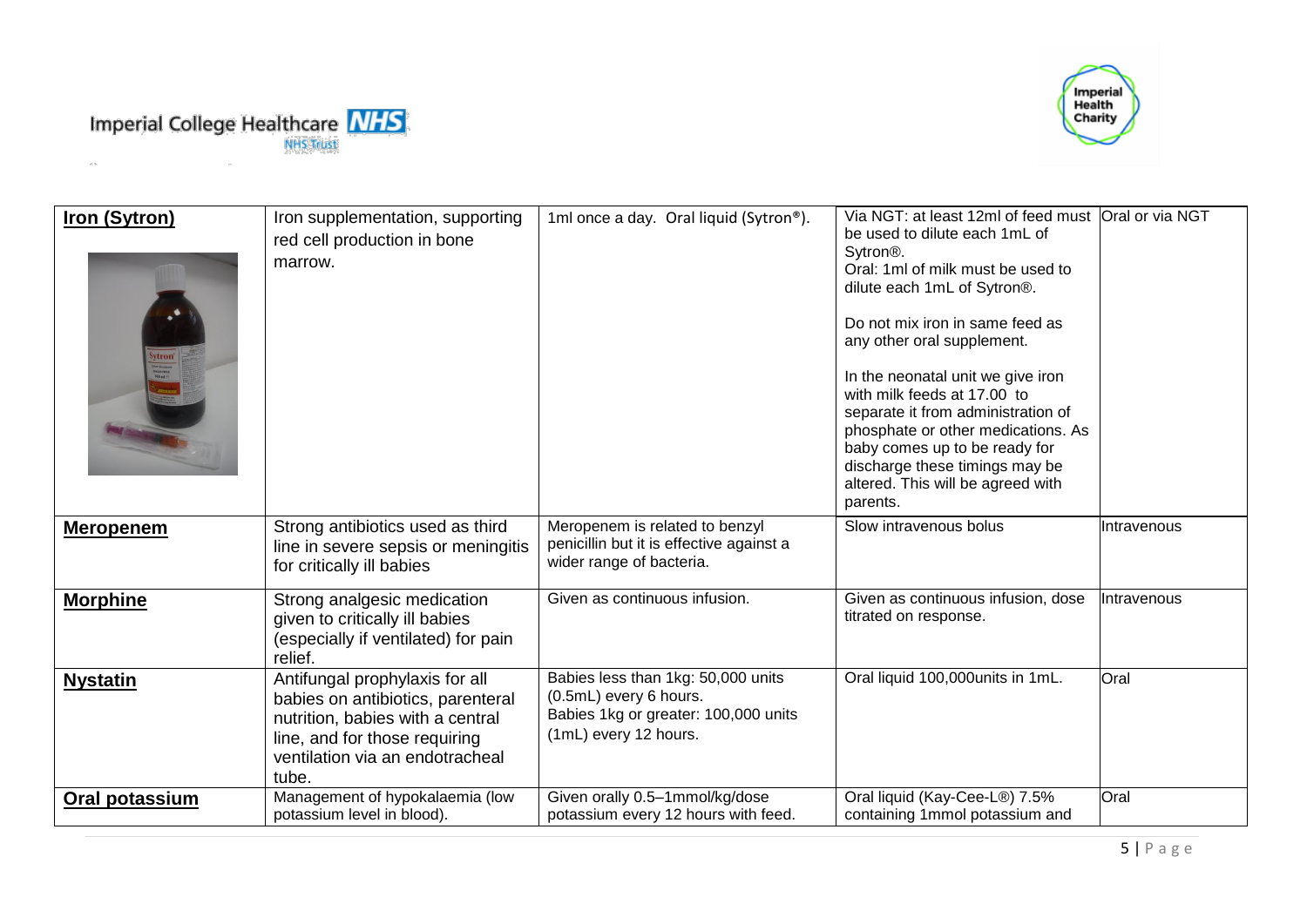



|                                  |                                                                                                                                                                                                                                            |                                                                                                                                                      | 1mmol chloride in 1mL.                                                                                                                              |           |
|----------------------------------|--------------------------------------------------------------------------------------------------------------------------------------------------------------------------------------------------------------------------------------------|------------------------------------------------------------------------------------------------------------------------------------------------------|-----------------------------------------------------------------------------------------------------------------------------------------------------|-----------|
| Omeprazole                       | To treat reflux esophagitis. Some<br>babies are discharged home on<br>this medication if reflux symptoms<br>persist.<br>Omeprazole helps to reduce the<br>amount of acid produced by the<br>stomach, and helps in management<br>of reflux. | 0.7 mg/kg/dose once daily. Maximum<br>daily 2.8mg/kg/dose. Doses rounded as<br>per formulary.                                                        | 1. If given via NGT:<br>Capsules 10mg (Losec <sup>®</sup> ).<br>2. If not given via NGT:<br>Dispersible tablets 10mg (Losec<br>Mups <sup>®</sup> ). | Oral      |
| <b>Paracetamol</b>               | For pain relief related to<br>procedure, vaccination, injury.<br>It can also be given as a trial to<br>close PDA when other treatment<br>is contraindicated.                                                                               | 10-20 mg/kg/dose every 8-12 hours as<br>necessary. Maximum cumulative dose in<br>24 hours depends on weight, gestation<br>and postnatal age.         | Oral liquid 120mg in 5mL.                                                                                                                           | Oral      |
| <b>Phenylephrine</b><br>chloride | Eye drops to facilitate ROP<br>checks.                                                                                                                                                                                                     | One drop into each eye one hour before<br>examination.<br>Repeat after 20 minutes. Check after a<br>further 20 minutes and repeat if not<br>dilated. | Eye drops (minims) 2.5%                                                                                                                             | Eye drops |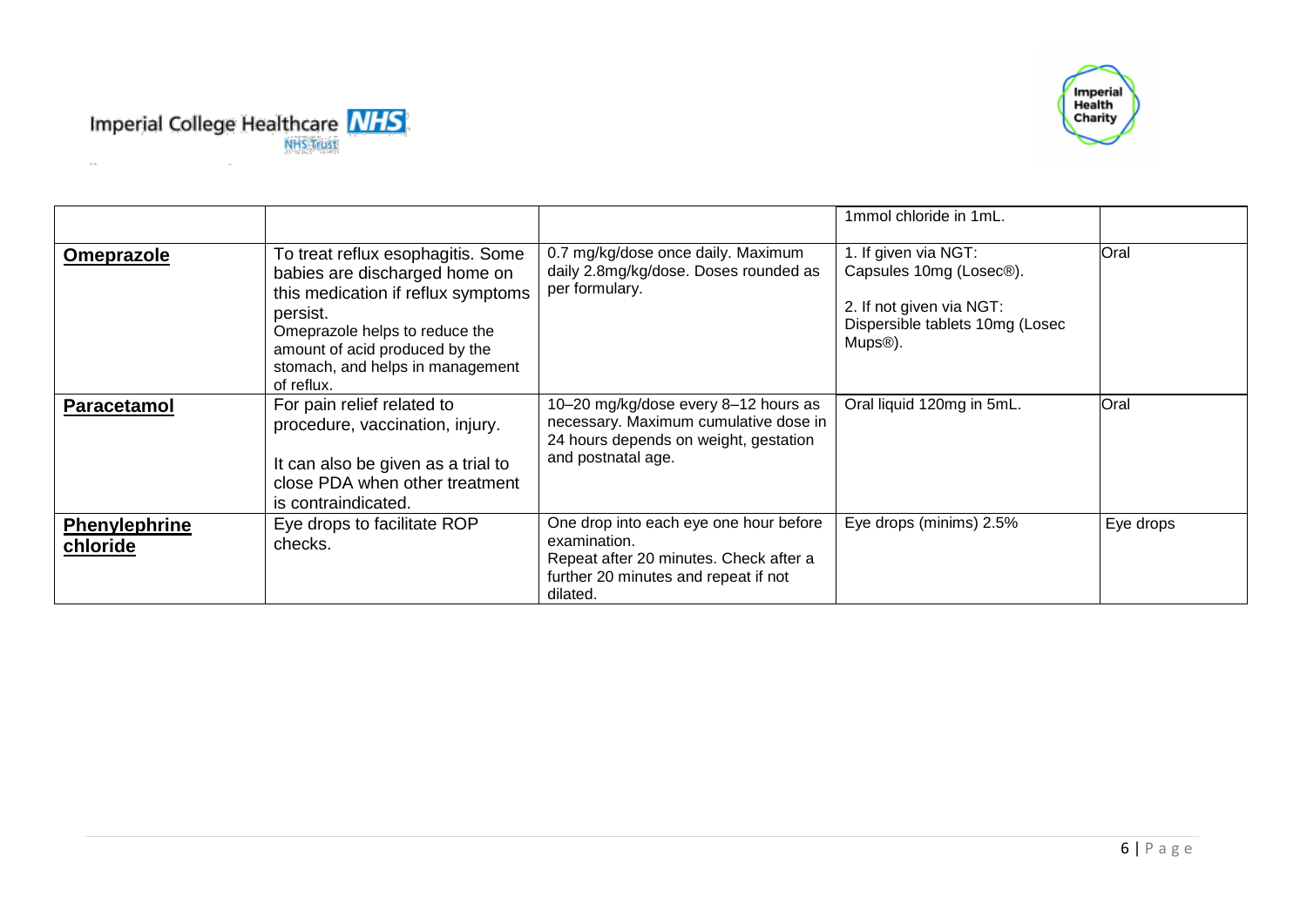



| <b>Phosphate (sodium</b><br>acid phosphate)      | Phosphate supplement to support<br>bone development in premature<br>babies and prevent premature<br>bone disease, osteopaenia.                                                                                                          | 0.5-1.0 mmol/dose every 12 hours,<br>twice daily. Dose may need to be<br>increased depending on laboratory<br>results.                                                                                        | Sodium acid phosphate oral liquid<br>containing 1mmol phosphate in<br>$1mL$ .<br>At least 8mL of feed must be used<br>to dilute each 0.5mmol phosphate.<br>If baby goes home on phosphate<br>this can be diluted in 1ml of milk<br>and given orally. | Oral or via NGT |
|--------------------------------------------------|-----------------------------------------------------------------------------------------------------------------------------------------------------------------------------------------------------------------------------------------|---------------------------------------------------------------------------------------------------------------------------------------------------------------------------------------------------------------|------------------------------------------------------------------------------------------------------------------------------------------------------------------------------------------------------------------------------------------------------|-----------------|
| <b>Piperacillin with</b><br>Tazobactam (tazocin) | Antibiotics used as second line<br>for treatment of suspected<br>bacterial infection.                                                                                                                                                   | The tazobactam stops the piperacillin<br>from being attacked by the bacteria.<br>This allows the piperacillin to stop<br>bacteria forming their protective wall and<br>prevents bacterial population growing. | Intravenous infusion over 30<br>minutes or as an intravenous bolus<br>over 3–5 minutes without further<br>dilution.                                                                                                                                  | IIntravenous    |
| Ranitidine                                       | To treat reflux esophagitis. Some<br>babies are discharged home on<br>this medication if reflux symptoms<br>persist. Ranitidine helps to reduce<br>the amount of acid produced by the<br>stomach, and helps in management<br>of reflux. | 2mg/kg/dose every 8 hours.<br>Maximum dose 3mg/kg/dose every 8<br>hours.                                                                                                                                      | Oral liquid 15mg in 1mL.                                                                                                                                                                                                                             | Oral            |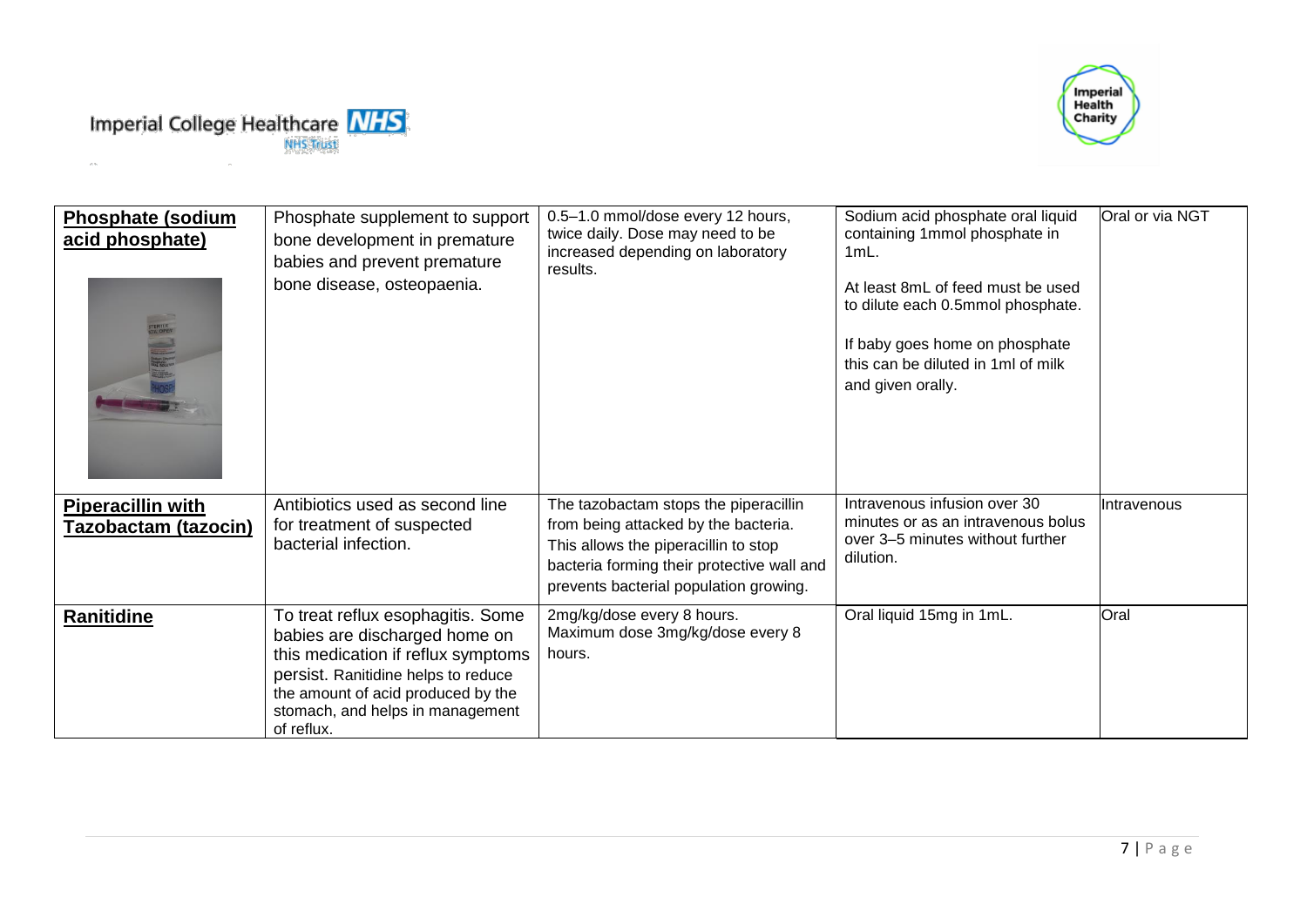



| Sodium chloride<br><b>ST FOR INJECTION</b><br><b>SOLIM CHLORIDE</b><br><sup>Stampl</sup> In Tall | Sodium supplement. Optimal<br>sodium supplementation is<br>important for growth and brain<br>development.                                                                                                                                                           | Administer as necessary. Normal<br>maintenance is around 3-4mmol<br>sodium/ kg over 24 hours. Dose may<br>need to be increased depending on<br>laboratory results. See drug chart.                                 | Oral liquid containing 1mmol<br>sodium in 1mL.<br>At least 3.5mL of feed must be<br>used to dilute each 0.5mmol of<br>sodium. | Oral    |
|--------------------------------------------------------------------------------------------------|---------------------------------------------------------------------------------------------------------------------------------------------------------------------------------------------------------------------------------------------------------------------|--------------------------------------------------------------------------------------------------------------------------------------------------------------------------------------------------------------------|-------------------------------------------------------------------------------------------------------------------------------|---------|
| Spironolactone                                                                                   | Diuretics used for babies with<br>evolving chronic lung disease to<br>facilitate weaning of respiratory<br>support. Babies discharged home<br>on oxygen may need to continue<br>on diuretics at home as well.<br>Usually used in combination with<br>chlorthiazide. | 0.5-1.0 mg/kg/dose every 12 hours.<br>Start at lowest dose and stop treatment<br>if there is no clinical response after 48-<br>72 hours. Usually used for short course<br>5-7 days.                                | Oral liquid 1mg in 1mL.                                                                                                       | Oral    |
| <b>Sudocrem</b>                                                                                  | Nappy rash. Routinely used after<br>discharge if indicated.                                                                                                                                                                                                         | Apply after nappy changes for the<br>treatment of nappy rash.<br>Sudocrem® is a barrier cream. Barrier<br>creams provide the skin with an extra<br>protective layer. The cream shields the<br>skin while it heals. | Sudocrem <sup>®</sup> cream                                                                                                   | Topical |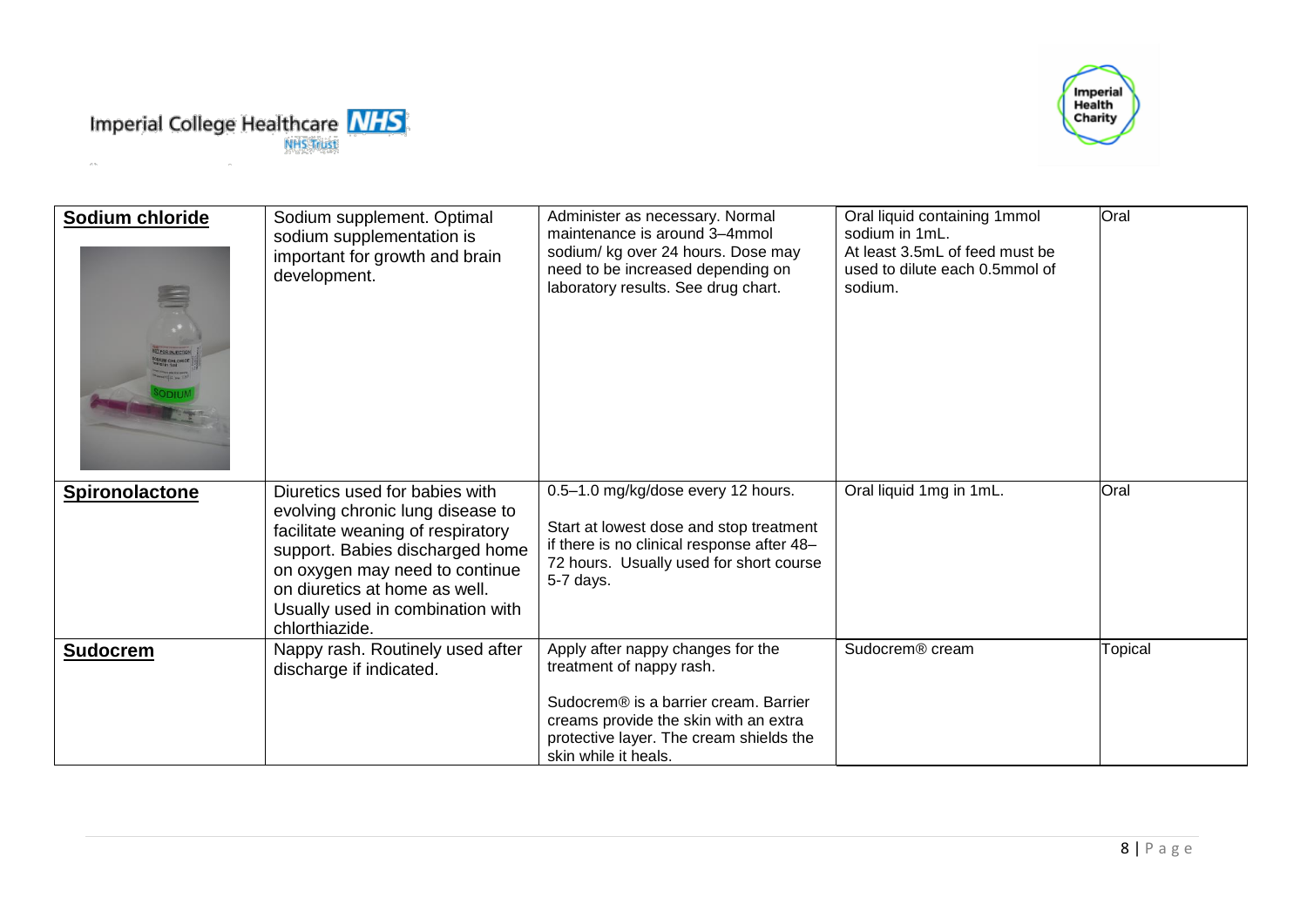



| Vancomycin                                                                                                                                                                                                                                               | Strong antibiotics used as second<br>line for treatment of suspected<br>bacterial infection.                                                                                                                                                                                             | Dosing is dependent on a number of<br>factors including weight, gestational age<br>at birth and weight, GA and days of life.<br>Levels are taken regularly to make sure<br>we have just the right amount of<br>medication is given | Intravenous infusion over a 60<br>minutes.                                                                                                                                                                                                                                                                                                                                                                                           | Intravenous                                                                                                                                                                                                                   |
|----------------------------------------------------------------------------------------------------------------------------------------------------------------------------------------------------------------------------------------------------------|------------------------------------------------------------------------------------------------------------------------------------------------------------------------------------------------------------------------------------------------------------------------------------------|------------------------------------------------------------------------------------------------------------------------------------------------------------------------------------------------------------------------------------|--------------------------------------------------------------------------------------------------------------------------------------------------------------------------------------------------------------------------------------------------------------------------------------------------------------------------------------------------------------------------------------------------------------------------------------|-------------------------------------------------------------------------------------------------------------------------------------------------------------------------------------------------------------------------------|
| <b>Vitamin K1</b><br>(phytomenadione)                                                                                                                                                                                                                    | Prevention of vitamin K deficiency<br>bleeding.                                                                                                                                                                                                                                          | In our unit 0.4mg/kg of vitamin K is given<br>orally once weekly until 42 days of age if<br>baby meets criteria.                                                                                                                   | Injection of 2mg in 0.2mL<br>(Konakion MM® paediatric).                                                                                                                                                                                                                                                                                                                                                                              | Oral<br>At birth given<br>intramuscularly or<br>intravenously. Repeat<br>doses are given orally<br>to older babies.                                                                                                           |
| <b>Breast milk fortifier</b><br>(BMF)<br><b>Breast Milk</b><br>Fortifier<br>To supplement<br>breast milk for feeding<br>preterm infants<br>$\begin{array}{c}\n\begin{array}{c}\n\hline\n\text{GMD} \\ \hline\n\text{NUTRICAL}\n\end{array}\n\end{array}$ | BMF contains protein, vitamins<br>and minerals, which help<br>compliment expressed breast<br>milk (EBM).<br>Usually started at 2-3 weeks of<br>age.<br>Very small babies discharged<br>home on exclusive breastfeeding<br>may continue on BMF with close<br>monitoring by our dietitian. | According to drug chart and dietitian<br>advice. Usually built up as half strength<br>and full strength.                                                                                                                           | 1. If EBM is given by tube in<br>hospital, BMF will be prepared by<br>our nurses based on the<br>preparation guidelines.<br>The photos below show how to<br>prepare BMF at home.<br>2. Once the NGT has been<br>removed, and baby is<br>breastfeeding, prepare<br>concentrated BMF solution as per<br>photos below and give via syringe<br>or bottle-teat prior to breastfeeding,<br>at a frequency recommended by<br>the dietitian. | Oral<br>Please note that while<br>on the neonatal unit,<br>gloves must be worn<br>for making up BMF.<br>However, on discharge<br>home you don't need<br>to wear gloves, you<br>only need to wash<br>vour hands<br>thoroughly. |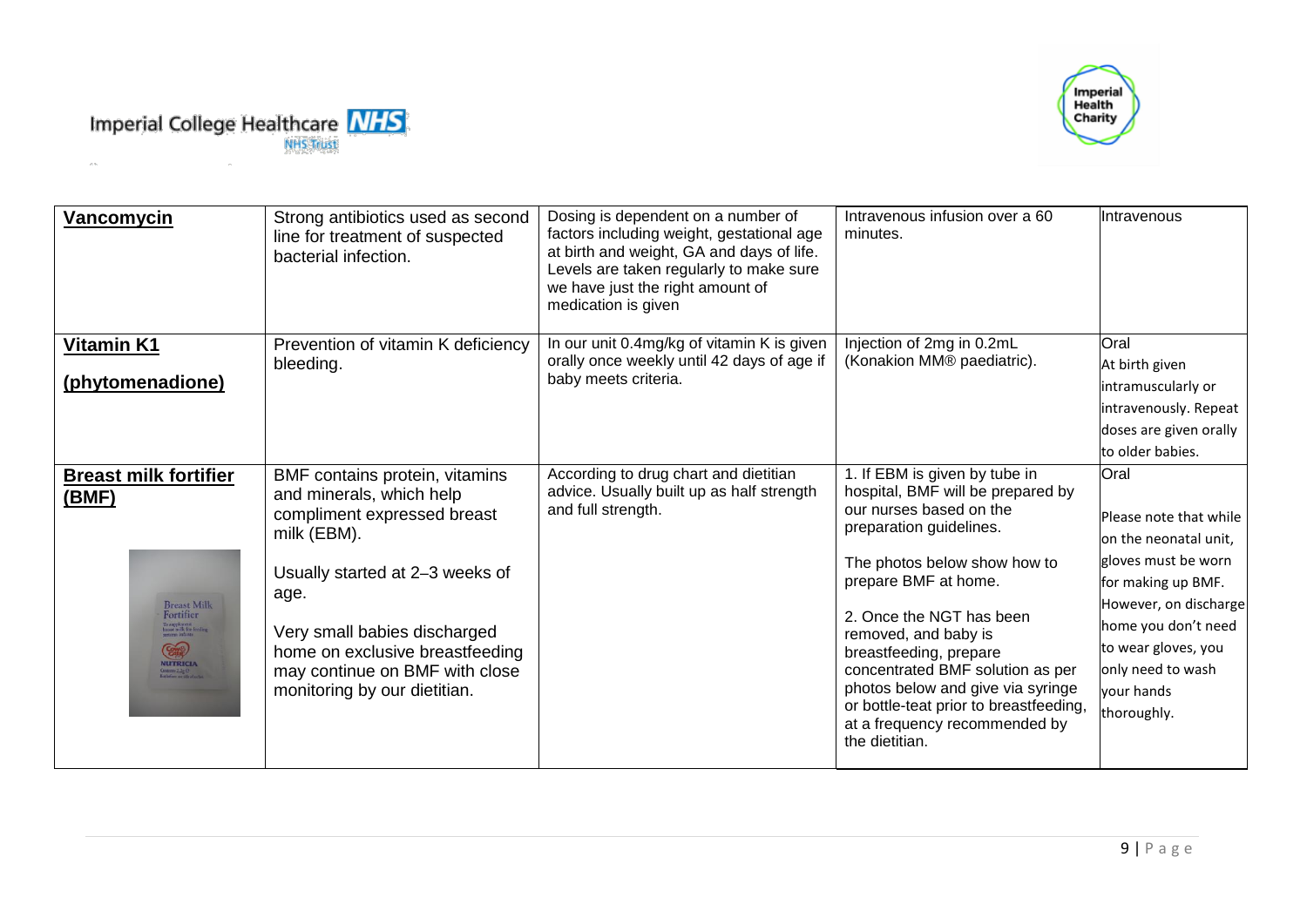



#### **How to give oral medications to your Baby after discharge**

When your Baby no longer has a tube, any medicines they will need will have to be given to them orally.

Breastfed babies will need to continue to have seven drops of Healthy Start vitamins and 1ml of Sytron daily until they are around six months old.

These medications can be mixed with a few millilitres of milk and given slowly and gently by syringe, into the corner of your Baby's mouth. Make sure that your Baby is wide awake if you choose this method. If given too quickly to a sleepy baby this may make them splutter.

Another method is to put the medication mixed with milk into a teat and allow your Baby to suck from it.

If you have chosen to formula-feed your Baby, any medications can be put into a small volume of the feed and given at the start of the feed when your Baby is wide awake.

#### **Giving BMF at home**

Your Baby may need to continue to have breast milk fortifier once their NGT has been removed. This can be achieved in a variety of ways that best support the way you have chosen to feed your Baby.

Breast milk fortifier should be made and then given as a concentrate as detailed below.

If you are breastfeeding, you can give the small volume of concentrate in 3ml of milk by syringe, gently into the corner of your Baby's mouth as you would a medication, or you could give the concentrated BMF by bottle or in a teat.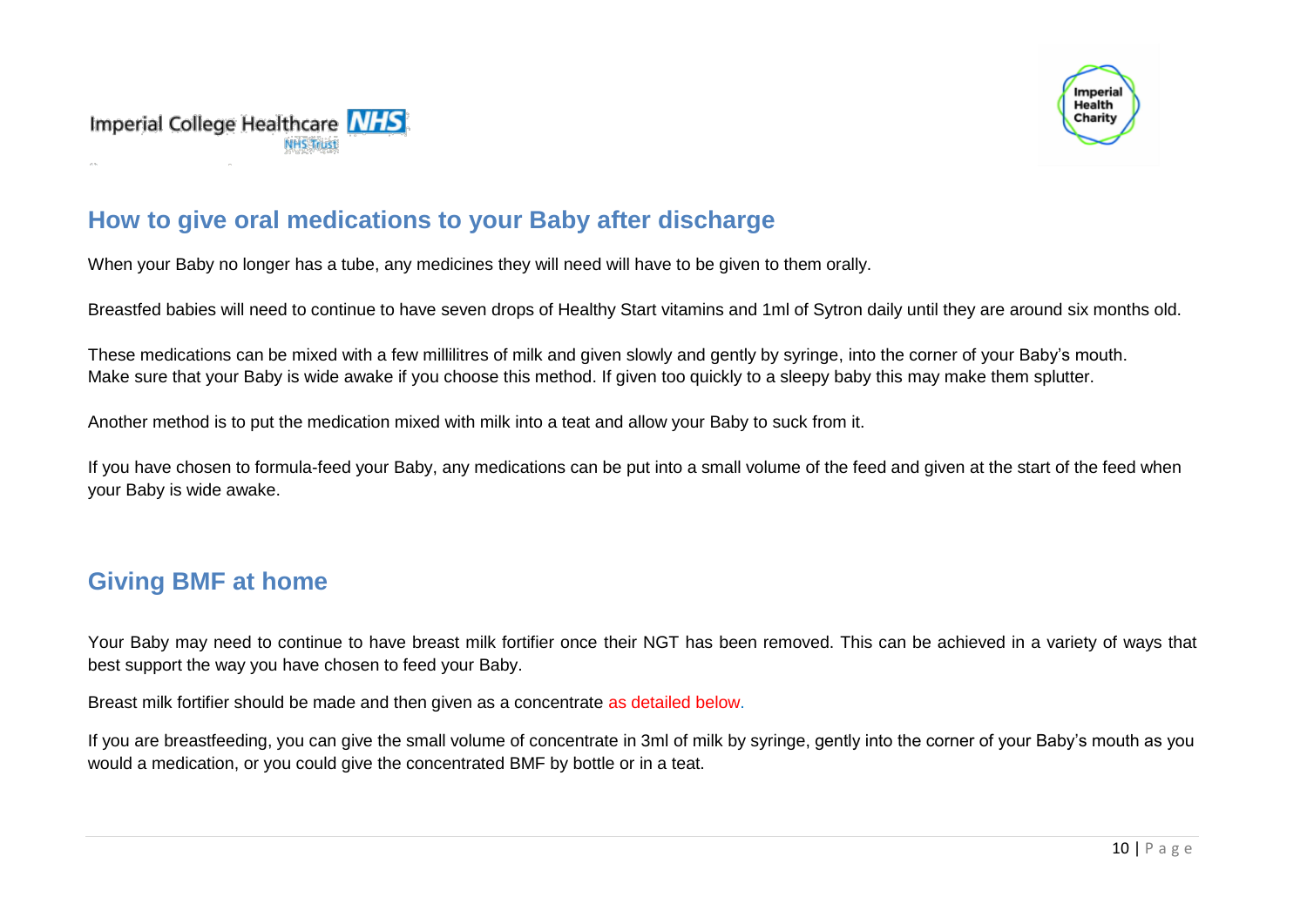



It's up to you whereabouts in the feed you choose to give it, but it's probably best given at the beginning of the feed when your Baby is alert and more able to manage. It can be a bit of tricky skill for you both to master initially and if given too quickly it may make your Baby cough and splutter. You should then breastfeed your Baby as you normally would. The BMF will be diluted in your Baby's tummy.

If you choose to give it by teat without a bottle, you can syringe the concentrate straight into the teat whilst it is in your Baby's mouth. Your Baby should be able to manage to remove the concentrate from the teat if they are awake and alert. You should then breastfeed your Baby.

If you have made the choice to express and bottle-feed your Baby, you should add the concentrated BMF to a minimum of 25ml of your freshly expressed breast milk and feed to your Baby as soon as possible to avoid storage of fortified milk.

Concentrated BMF should not be stored in the fridge. If you don't use it just throw it away.

#### **How to prepare concentrated BMF at home**

- **1.** Prepare all the necessary equipment in a clean environment.
- **2.** Open the BMF sachet and put it in a suitable container for mixing.
- **3.** Add 3ml of breast milk to the powder.
- **4.** Mix the milk and the BMF powder thoroughly.
- **5.** When ready, the BMF concentrate should be homogenous, with no lumps and a slightly yellow colour.
- **6.** Use the prepared 4ml BMF concentrate.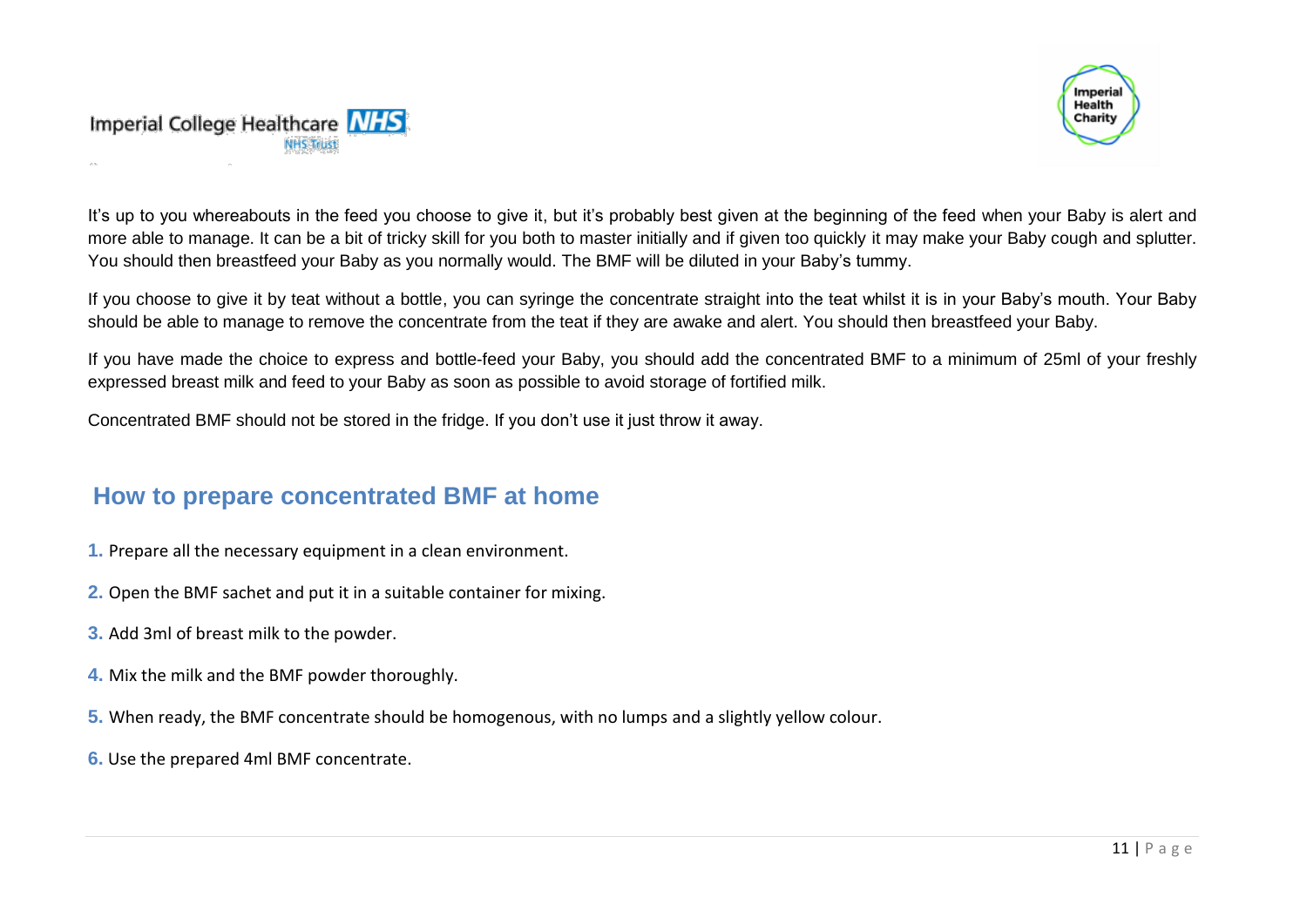



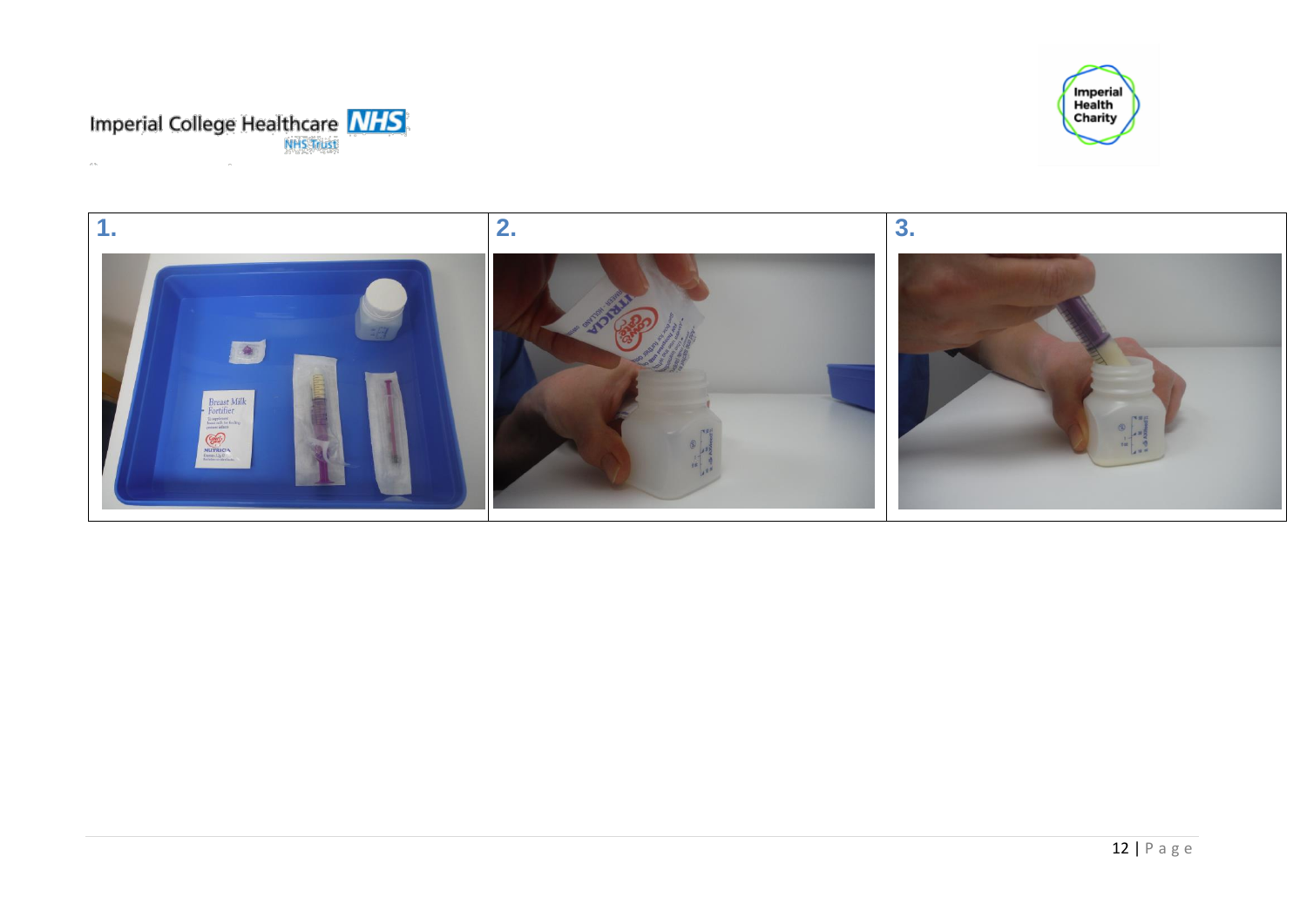